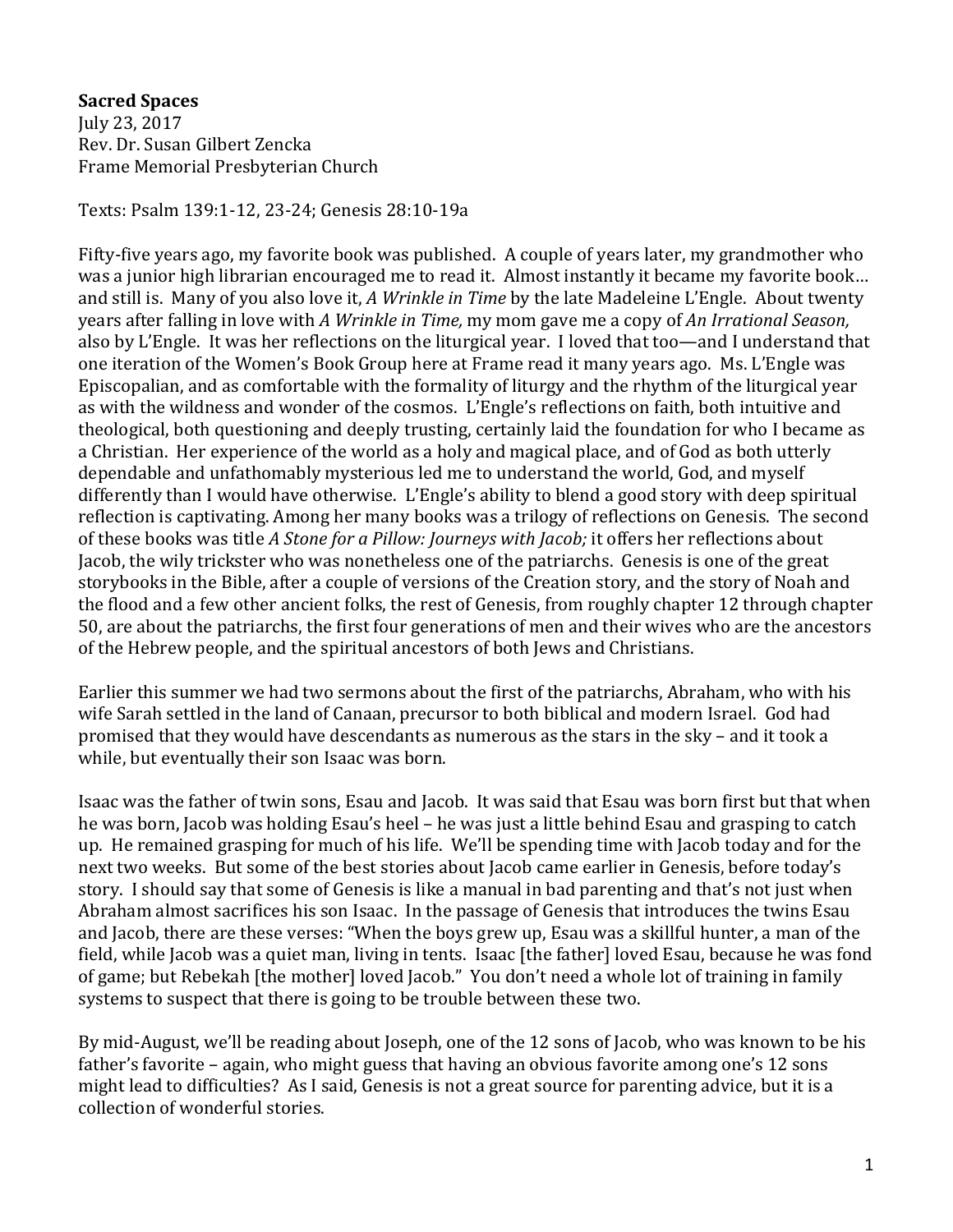In ancient times, a younger brother was at a real disadvantage – the eldest son received a larger part of the family inheritance. So Jacob, the younger son, his mother's favorite, the grasping one connived to cheat his older brother. First, one day when his brother came in from hunting, Jacob had made a lentil stew which smelled delicious. Esau was famished and begged to have some – and Jacob said he could have it if Esau would give his birthright to Jacob. Lentil stew is one of my favorites, too, but this must have smelled amazing, because Esau agreed.

But his giving up the birthright wouldn't have meant anything unless his father also agreed to it. One day, their mother Rebekah heard Isaac tell Esau that he thought his death might come soon, so he asked Esau to go hunt and prepare him a stew, and Isaac would bless him. Rebekah pulled Jacob aside, told him to go get a couple of the family goats, and she cooked up a stew, then dressed Jacob in Esau's clothes, and sent him in with the stew to trick Isaac, who was mostly blind by now. Esau had much more body hair than Jacob, but Rebekah dressed Jacob in the goat hides where Isaac would touch him, so that he would feel the hair of the goat and believe it was Esau. The trick worked, and Jacob received the blessing from Isaac, an affirmation that he would receive the larger share of the inheritance.

But, in winning the inheritance, he lost his brother. Esau was understandably first grief-stricken at losing his father's blessing, and then enraged at Jacob. He threatened to kill him. So Rebekah sent Jacob away to stay with her brother Laban. And while Jacob was traveling to Laban's, having left his mother, his father, and his brother, he had this wondrous experience during the night.

Madeleine L'Engle shares that the great Jewish theologian Abraham Joseph Heschel wrote: "'indifference to the sublime wonder of living' lies behind all the sorry evils" of the twentieth century.<sup>1</sup> I don't think humans are all that different in modern times than we were in ancient times. Genesis tells us that Jacob was a man of the tents, while Esau was a man of the fields. Perhaps Jacob got out of touch with 'the sublime wonder of living' as Heschel describes it. L'Engle reminds her readers of the origin of the word 'disaster' – it is dis-aster, 'dis' meaning separation and 'aster' meaning star, (coming from the same root as astronomy) dis-aster is separation from the stars2. If we are separated from the stars, we have become detached from the wonder of the cosmos, the consciousness of creation, our interdependence with others, the awareness of God's presence in and around us. And this detachment leads to all sorts of disasters in our world – and breaches in relationships between people, between people and the earth, between people and God.

"Surely God was in this place and I did not know it!" exclaimed Jacob after his dream—had Jacob perhaps lost sight of the stars and the night sky while he was wreaking disaster in his family? Was he so involved with his own doings that he had become oblivious to the work and wonder of God?

Abraham Heschel goes further in his explanation of our disorientation from 'the sublime wonder of living' – he continues: "Modern man fell into the trap of believing that everything can be explained, that reality is a simple affair which only has to be organized in order to be mastered."3 Like Jacob, many of us grow preoccupied with our own efforts at control and mastery of our circumstances,

 $\overline{a}$ 

<sup>1</sup> Madeleine L'Engle, *A Stone for a Pillow: Journeys with Jacob* (Wheaton, IL: Harold Shaw Publisher, 1986), 133.

<sup>&</sup>lt;sup>2</sup> L'Engle, 17.

<sup>3</sup> Abraham Heschel in Madeleine L'Engle's *A Stone for a Pillow,* 133.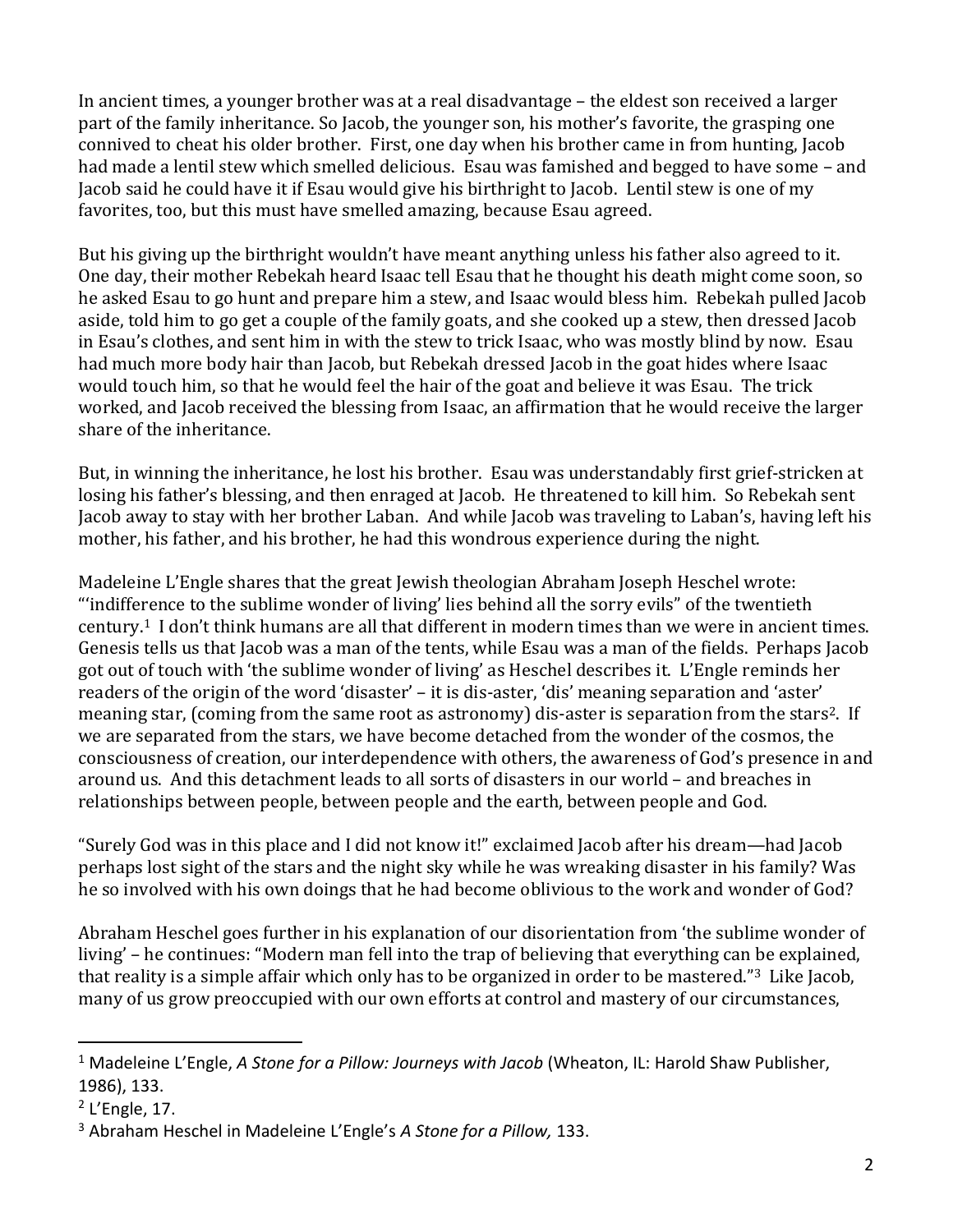and we lose sight of wonder, we set aside the awareness of the presence of God in the world, in our own lives, and we grow too busy for awe.

A recent study found that people who regularly experience wonder and awe have lower levels of proteins called *cytokines* which are precursors to excessive levels of inflammation. Chronic inflammation can lead to a number of poor health conditions, particularly autoimmune disorders such as diabetes, arthritis, asthma, multiple sclerosis, lupus, and a variety of other, even more serious, autoimmune disorders. Autoimmune disorders are on the increase in our country. 4

Wonder is often seen as a childlike quality – Jesus spoke about being childlike in order to receive the kingdom of God. How do we regain that ability to experience wonder and awe? One way is to practice mindfulness—which at its most basic is just remaining present to each moment as it comes. Many of us find ourselves frequently revisiting the past – with anger, regret, or guilt – or looking constantly toward the future with anxiety or fear. One of the defining characteristics of Jesus was his ability to pay attention to the moment he was in and to stay present to the people he was with. Practicing that kind of presence to the present moment is one way to practice mindfulness. It is developing the mental skill of paying attention. If you are washing dishes, don't let your mind wander to your to-do list, or the conversation you had earlier—be present to the sensation of water on your hands, to the scent of the soap, to the view out the kitchen window.

And when you are walking the dog, pay attention to the gardens that you walk past, to the sensation of the breeze in your hair and the sun on your skin. Paying attention is step one toward experiencing wonder on a regular basis.

And it is also a key to experiencing God. As we pay attention to the fullness in each moment, we can find ourselves experiencing more joy as well as more wonder. The writer Dallas Willard wrote one of my favorite quotations in his book *The Divine Conspiracy:*

Your life is not something from which you can stand aside and consider what it would have been like had you had a different one. There is no "you" apart from your actual life. You are not separate from your life, and in that life you must find the goodness of God. Otherwise, you will not believe that he has done well by you and you will not truly be at peace with him….First we must accept the circumstances we constantly find ourselves in as the place of God's kingdom and blessing. God has yet to bless anyone except where they actually are, and if we faithlessly discard situation after situation, moment after moment, as not being "right," we will simply have no place to receive his kingdom into our life. For those situations and moments are our life.<sup>5</sup>

Paying attention to the moments of our lives is how we learn to experience to wonder and awe. And as we pay more and more attention, perhaps our experience will shift from that of Jacob to that of the psalmist who was keenly aware of God's presence in every moment and place in his life.

 $\overline{a}$ 

<sup>4</sup> Traci Pedersen, "How Feelings of Awe Lower Inflammation" February 18, 2015, http://spiritualityhealth.com/blog/traci-pedersen/how-feelings-awe-lower-inflammation#at\_pco=wnm-1.0&at si=591a3b4e91471ea1&at ab=per-2&at pos=0&at tot=1

<sup>5</sup> Dallas Willard, *The Divine Conspiracy: Discovering Your Hidden Life in God* (HarperSanFrancisco, 1997) 340-341.